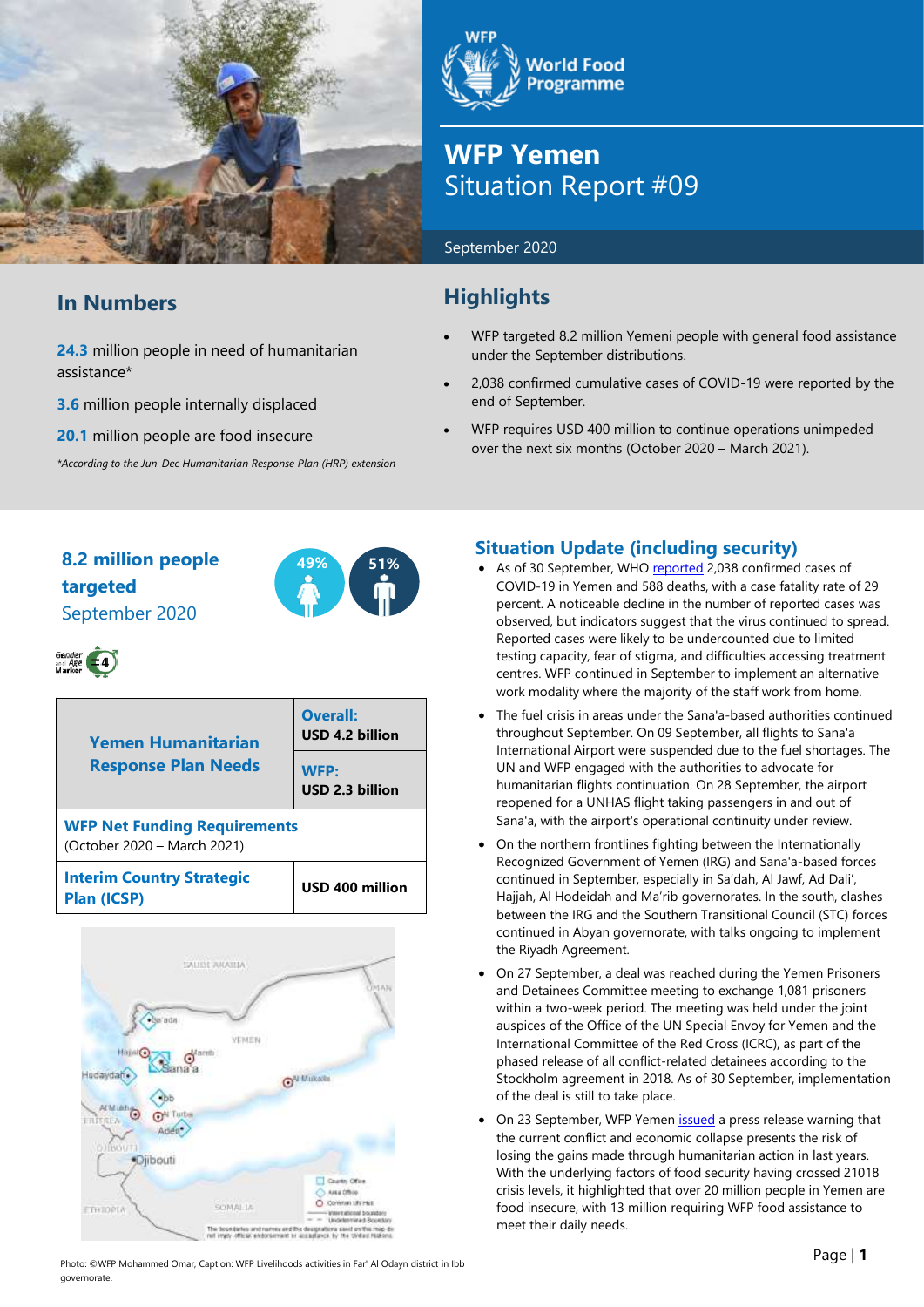## **WFP Response**

- Under the September cycle, WFP targeted 8.2 million people with food assistance. Of these, 5.9 million people were targeted with inkind food assistance, 1.6 million people with commodity vouchers and some 670,000 people with cash-based transfers.
- In response to the increased fighting and large-scale population displacement in Al Hodeidah governorate in 2018, the UN established a Rapid Response Mechanism (RRM) in June 2018 to assist newly displaced persons and ensure their most immediate needs are met. Displaced families are provided with WFP Immediate Response Rations (IRR) sufficient for five days. In September, WFP distributed over 12,000 RRM kits to UNFPA and its cooperating partners.

#### Ser.

#### **EXP** Livelihood and Resilience Projects

• In September, WFP reached over 85,000 beneficiaries with cash transfers for their participation in food assistance for assets (FFA). Participants worked on over 150 assets, including rural road rehabilitation, water harvesting schemes and agricultural projects. Food for training (FFT) activities continued in Sana'a governorate where two hundred women were enrolled in a skills development and managerial training programme.

#### **School Feeding Programme**

• During September, WFP conducted preparations for the upcoming school year scheduled to start in October to assist some 740,000 students across the country. WFP plans to resume the healthy kitchen activities on 04 October to support 800 students with freshly prepared meals in Aden.

• WFP and UNICEF have been planning a coordinated 'Back to School' campaign also for the start of the school year in schools across Yemen, to sensitise students on education, nutrition and WASH.

## **Nutrition Assistance**

• In September, WFP reached some 160,000 children aged 6 to 59 months and 126,000 pregnant and lactating women and girls (PLWG) with its Targeted Supplementary Feeding Programme (TSFP) to treat moderate acute malnutrition (MAM). For MAM prevention, WFP reached over 351,000 children aged 6 to 23 months with its Blanket Supplementary Feeding Programme (BSFP).

#### $\mathbf{D}$  and **Supply Chain**

- Under the September distribution plan, WFP dispatched 72,800 mt of food under the general food assistance programme.
- During August, supply chain locally procured 600 mt of mixed commodities under the September and October cycles.
- Shipping operations brought 127,500 mt of cereals into the country in September. Shipping also received some 800 containers holding mt of mixed commodities and seven containers holding medicines and non-food items.

# **Clusters and Common Services**



#### **Food Security and Agriculture Cluster (FSAC)**

The FSAC developed a simple methodology to rank district by severity based, when possible, on the most recent IPC partial analysis for 133 districts in the southern governorates and taking into accountconsidering contextual factors (conflict, locusts, floods) and mVAM data at governorate level (food consumption data).

• In light of the fuel crisis, the FSAC prepared a short paper highlighting its impact on food prices, food availability and on food distributions/operations of FSAC members.

#### 18 **Logistics Cluster**

• The Logistics Cluster supported 17 partners in September. It facilitated the inland transport of 815  $m<sup>3</sup>$  of relief items to seven locations across four governorates on behalf of seven partners. The cluster received into storage 333  $m<sup>3</sup>$  of cargo, on behalf of five partners

#### **Bilateral Service Provision (BSP)**

• In August, BSP delivered around 1.2 million litres of fuel to WHO and 1.7 million litres to UNICEF to support the uninterrupted services of hospitals and local water and sanitation services, respectively. Also, BSP continued its support to partners with shipping of critical medical and infrastructure non-food items (NFIs) in September. 73,000 litres of diesel were delivered to NGOs and UN facilities.

## **Resourcing Update**

• Based on the Interim Country Strategic Plan, WFP urgently needs an additional USD 400 million to ensure operations can continue unimpeded over the next six months as per the following:

| <b>Activity</b>                            | <b>Funding requirement in</b><br><b>USD</b> |
|--------------------------------------------|---------------------------------------------|
| General Food Assistance                    | 299 million                                 |
| Nutrition                                  | 35.5 million                                |
| School Feeding                             | 20 million                                  |
| Livelihoods                                | 36 million                                  |
| <b>UNHAS</b>                               | 6 million                                   |
| Logistics Cluster                          | 2 million                                   |
| Emergency<br>Telecommunications<br>Cluster | 1.6 million                                 |